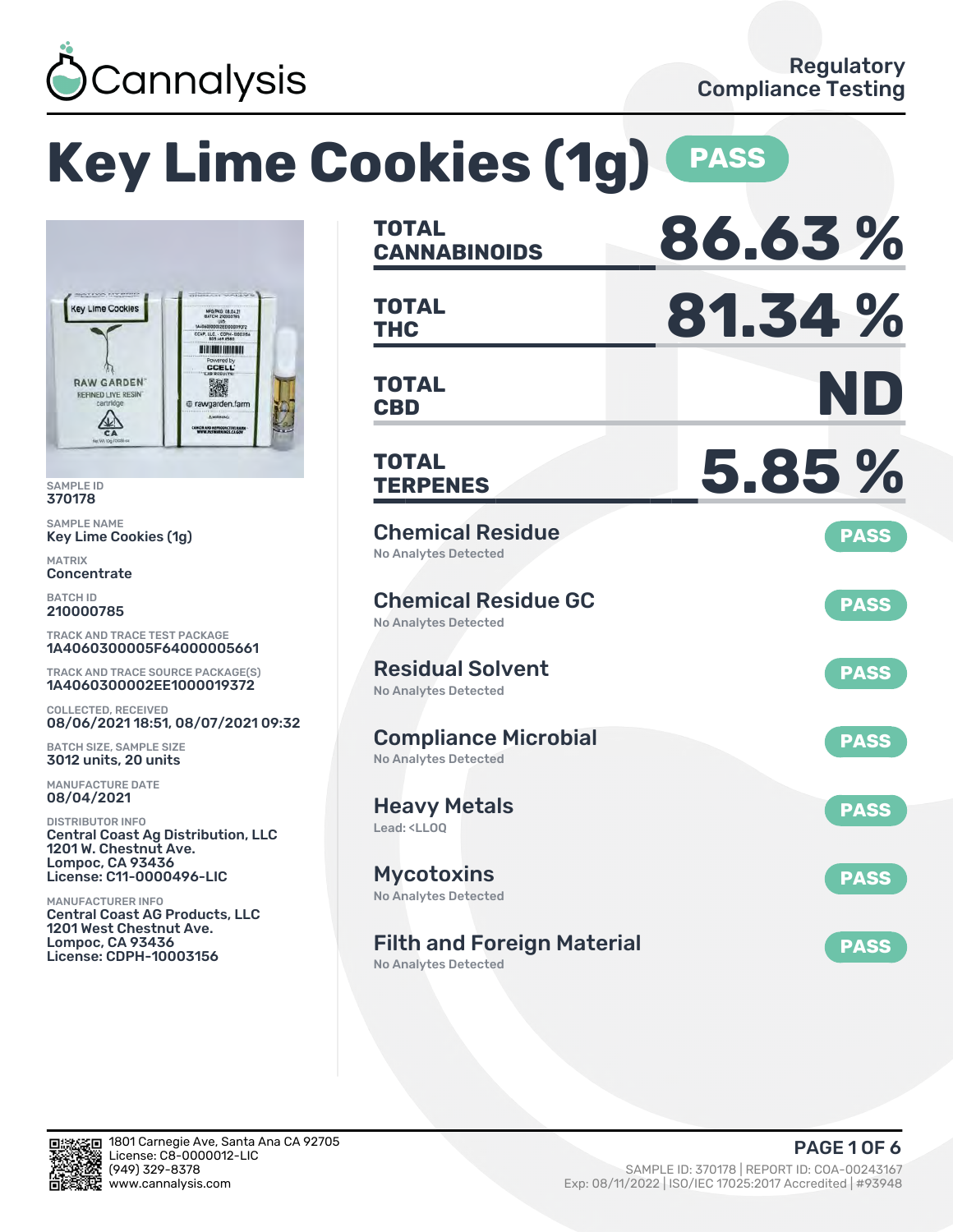

## CANNABINOID ANALYSIS

Total THC,CBD value(s) have been decarboxylated.

| TOTAL THC:          | 813.4 mg/g (81.34 %), 813.4 mg per package |
|---------------------|--------------------------------------------|
| TOTAL CBD:          | ND.                                        |
| TOTAL CANNABINOIDS: | 866.3 mg/g (86.63 %)                       |

UNIT OF MEASUREMENT: Milligrams per Gram(mg/g)

| <b>ANALYTE</b>         | <b>RESULT</b>         | LOD    | <b>LLOO</b> | <b>ANALYTE</b>   | <b>RESULT</b>        | LOD    | LL <sub>00</sub> |
|------------------------|-----------------------|--------|-------------|------------------|----------------------|--------|------------------|
| THCa                   | ND                    | 0.2000 | 0.4000      | CBD <sub>v</sub> | ND                   | 0.2000 | 0.4000           |
| D9THC                  | 813.4 mg/g (81.34 %)  | 0.2000 | 0.4000      | CBGa             | ND.                  | 0.2000 | 0.4000           |
| D8THC                  | ND                    | 0.2000 | 0.4000      | <b>CBG</b>       | 48.95 mg/g (4.895 %) | 0.2000 | 0.4000           |
| <b>THC<sub>v</sub></b> | 3.947 mg/g (0.3947 %) | 0.2000 | 0.4000      | <b>CBN</b>       | ND                   | 0.2000 | 0.4000           |
| CBDa                   | ND                    | 0.2000 | 0.4000      | CBC              | <b>ND</b>            | 0.2000 | 0.4000           |
| CBD                    | ND                    | 0.2000 | 0.4000      |                  |                      |        |                  |
|                        |                       |        |             |                  |                      |        |                  |

#### ADDITIONAL INFORMATION

| Method:              | SOP-TECH-001 | Sample Prepped: 08/10/2021 09:08  | Sample Approved: 08/10/2021 15:37  |  |
|----------------------|--------------|-----------------------------------|------------------------------------|--|
| Instrument: UPLC-DAD |              | Sample Analyzed: 08/10/2021 11:46 | Prep-Analytical Batch: 31708-25841 |  |



## TERPENE ANALYSIS

| <b>TOTAL TERPENES:</b>      |                                                 | 58.57 mg/g (5.857 %)      |     |  |  |  |  |  |
|-----------------------------|-------------------------------------------------|---------------------------|-----|--|--|--|--|--|
| <b>UNIT OF MEASUREMENT:</b> |                                                 | Milligrams per Gram(mg/g) |     |  |  |  |  |  |
| <b>ANALYTE</b>              | <b>RESULT</b>                                   | LOD                       | ш   |  |  |  |  |  |
| 3-Carene                    | <b>ND</b>                                       | 1.000                     | 2.5 |  |  |  |  |  |
| Alpha cedrene               | ND.                                             | 1.000                     | 2.5 |  |  |  |  |  |
| Alpha pinene                | $3.507 \,\mathrm{mg/g}$ (0.3507 %)              | 0.1000                    | 1(  |  |  |  |  |  |
| Alpha terpineol             | <ll00< td=""><td>0.3260</td><td>0.</td></ll00<> | 0.3260                    | 0.  |  |  |  |  |  |
| Beta myrcene                | 7.302 mg/g (0.7302 %)                           | 0.5000                    | 1(  |  |  |  |  |  |
| Borneol                     | <b>ND</b>                                       | 1.000                     | 2.5 |  |  |  |  |  |
| Camphor                     | <b>ND</b>                                       | 0.1000                    | 0.  |  |  |  |  |  |
| Cedrol                      | <b>ND</b>                                       | 0.5000                    | 1.0 |  |  |  |  |  |
| Cis nerolidol               | <b>ND</b>                                       | 2.500                     | 5.  |  |  |  |  |  |
| Fenchol                     | 1.378 mg/g $(0.1378%)$                          | 0.5000                    | 1.0 |  |  |  |  |  |
| Gamma terpinene             | $<$ LLOO                                        | 0.1000                    | 0.  |  |  |  |  |  |
| Geranyl acetate             | <b>ND</b>                                       | 0.1000                    | 0.  |  |  |  |  |  |
| Isoborneol                  | <b>ND</b>                                       | 0.5000                    | 1(  |  |  |  |  |  |
| Limonene                    | 26.50 mg/g (2.650 %)                            | 0.5000                    | 2.5 |  |  |  |  |  |
| Menthol                     | <b>ND</b>                                       | 1.000                     | 2.  |  |  |  |  |  |
| Ocimene <sub>2</sub>        | 4.041 mg/g (0.4041%)                            | 0.3450                    | 1.7 |  |  |  |  |  |
| P-mentha-1,5-diene ND       |                                                 | 0.5000                    | 1.0 |  |  |  |  |  |
| Sabinene                    | <b>ND</b>                                       | 0.5000                    | 1(  |  |  |  |  |  |
| Trans beta farnesene ND     |                                                 | 2.500                     | 5.  |  |  |  |  |  |

| ANALYTE                 | <b>RESULT</b>                                                                                                                                          | <b>LOD</b> | <b>LLOQ</b> | <b>ANALYTE</b>         | <b>RESULT</b>                                       | <b>LOD</b> | <b>LLOQ</b> |
|-------------------------|--------------------------------------------------------------------------------------------------------------------------------------------------------|------------|-------------|------------------------|-----------------------------------------------------|------------|-------------|
| 3-Carene                | <b>ND</b>                                                                                                                                              | 1.000      | 2.500       | Alpha bisabolol        | <lloq< td=""><td>0.1000</td><td>0.5000</td></lloq<> | 0.1000     | 0.5000      |
| Alpha cedrene           | <b>ND</b>                                                                                                                                              | 1.000      | 2.500       | Alpha humulene         | 1.226 mg/g $(0.1226\%)$                             | 0.5000     | 1.000       |
| Alpha pinene            | 3.507 mg/g (0.3507 %)                                                                                                                                  | 0.1000     | 1.000       | Alpha terpinene        | <b>ND</b>                                           | 0.5000     | 1.000       |
| Alpha terpineol         | <lloq< td=""><td>0.3260</td><td>0.6520</td><td>Beta caryophyllene</td><td>5.320 mg/g <math>(0.5320\%)</math></td><td>0.5000</td><td>1.000</td></lloq<> | 0.3260     | 0.6520      | Beta caryophyllene     | 5.320 mg/g $(0.5320\%)$                             | 0.5000     | 1.000       |
| Beta myrcene            | 7.302 mg/g (0.7302 %)                                                                                                                                  | 0.5000     | 1.000       | Beta pinene            | 4.045 mg/g (0.4045 %)                               | 0.6070     | 1.214       |
| Borneol                 | <b>ND</b>                                                                                                                                              | 1.000      | 2.500       | Camphene               | <lloq< td=""><td>0.5000</td><td>1.000</td></lloq<>  | 0.5000     | 1.000       |
| Camphor                 | <b>ND</b>                                                                                                                                              | 0.1000     | 0.5000      | Caryophyllene oxide ND |                                                     | 0.5000     | 2.500       |
| Cedrol                  | ND                                                                                                                                                     | 0.5000     | 1.000       | Cis geraniol           | <b>ND</b>                                           | 1.000      | 2.500       |
| Cis nerolidol           | <b>ND</b>                                                                                                                                              | 2.500      | 5.000       | Eucalyptol             | <b>ND</b>                                           | 0.1000     | 0.5000      |
| Fenchol                 | 1.378 mg/g $(0.1378%)$                                                                                                                                 | 0.5000     | 1.000       | Fenchone               | <lloq< td=""><td>0.1000</td><td>0.5000</td></lloq<> | 0.1000     | 0.5000      |
| Gamma terpinene         | <lloq< td=""><td>0.1000</td><td>0.5000</td><td>Gamma terpineol</td><td><b>ND</b></td><td>0.2090</td><td>0.5230</td></lloq<>                            | 0.1000     | 0.5000      | Gamma terpineol        | <b>ND</b>                                           | 0.2090     | 0.5230      |
| Geranyl acetate         | ND.                                                                                                                                                    | 0.1000     | 0.5000      | Guaiol                 | <b>ND</b>                                           | 2.500      | 5.000       |
| Isoborneol              | <b>ND</b>                                                                                                                                              | 0.5000     | 1.000       | Isopulegol             | <b>ND</b>                                           | 2.500      | 5.000       |
| Limonene                | 26.50 mg/g (2.650 %)                                                                                                                                   | 0.5000     | 2.500       | Linalool               | <lloq< td=""><td>0.5000</td><td>1.000</td></lloq<>  | 0.5000     | 1.000       |
| Menthol                 | <b>ND</b>                                                                                                                                              | 1.000      | 2.500       | Ocimene 1              | <lloq< td=""><td>0.1550</td><td>0.3100</td></lloq<> | 0.1550     | 0.3100      |
| Ocimene 2               | 4.041 mg/g (0.4041%)                                                                                                                                   | 0.3450     | 1.725       | P-cymene               | <b>ND</b>                                           | 0.5230     | 1.045       |
| P-mentha-1,5-diene ND   |                                                                                                                                                        | 0.5000     | 1.000       | Pulegone               | <b>ND</b>                                           | 0.1000     | 0.5000      |
| Sabinene                | <b>ND</b>                                                                                                                                              | 0.5000     | 1.000       | Terpinolene            | 5.252 mg/g (0.5252 %)                               | 0.1000     | 0.5000      |
| Trans beta farnesene ND |                                                                                                                                                        | 2.500      | 5.000       | Trans geraniol         | <b>ND</b>                                           | 0.5000     | 2.500       |
| Trans nerolidol         | <b>ND</b>                                                                                                                                              | 0.5000     | 2.500       | Valencene              | <b>ND</b>                                           | 0.5000     | 1.000       |
|                         |                                                                                                                                                        |            |             |                        |                                                     |            |             |

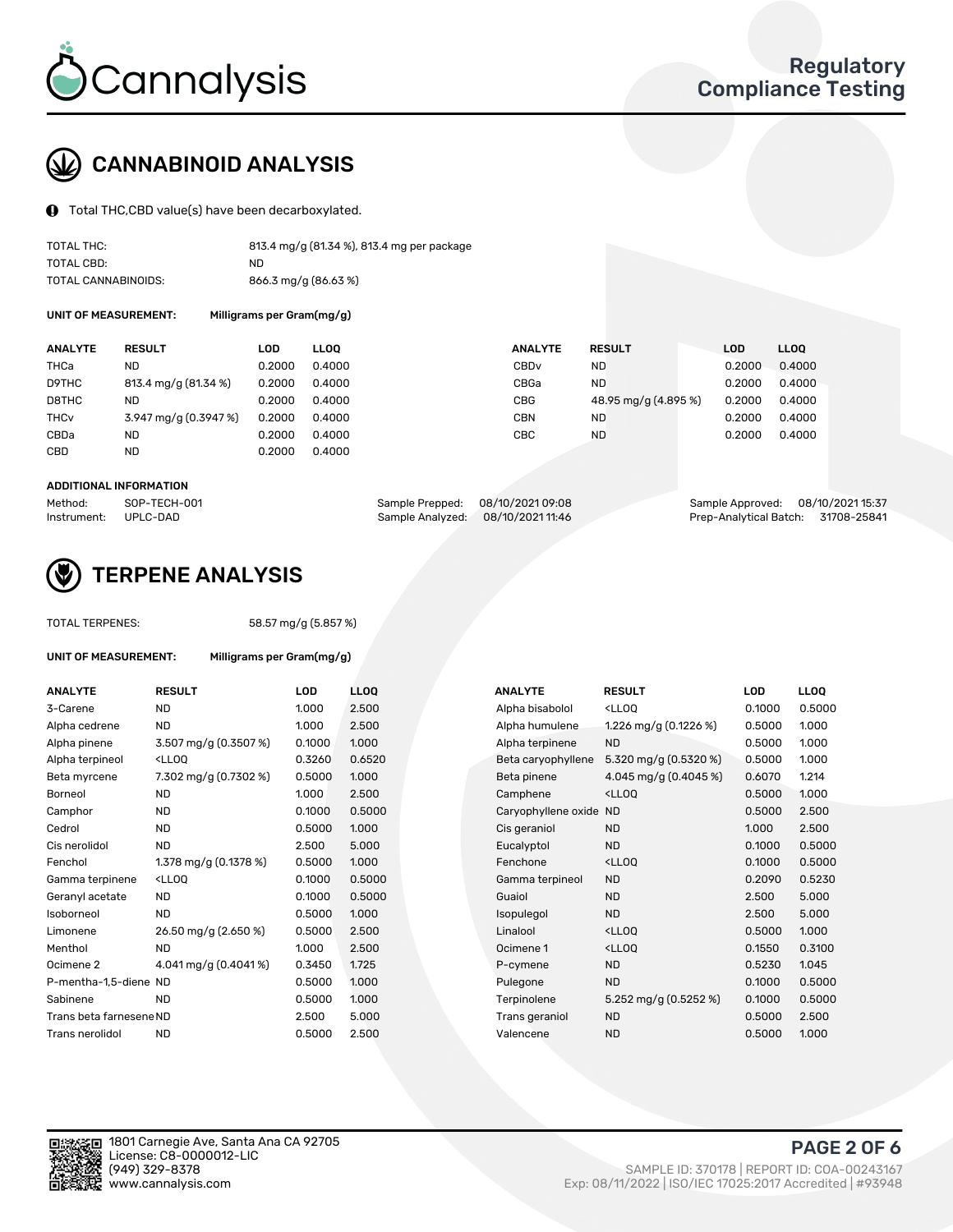

### Regulatory Compliance Testing

#### ADDITIONAL INFORMATION

Method: SOP-TECH-027 Sample Prepped: 08/07/2021 16:26 Sample Approved: 08/10/2021 09:32 Prep-Analytical Batch: 31700-25807



CHEMICAL RESIDUE ANALYSIS PASS

UNIT OF MEASUREMENT: Micrograms per Gram(ug/g)

| <b>ANALYTE</b>    | <b>RESULT</b> | LOD    | <b>LLOQ</b> | <b>ACTION LEVEL</b> |      | <b>ANALYTE</b>      | <b>RESULT</b> | LOD    | <b>LLOQ</b> | <b>ACTION LEVEL</b> |      |
|-------------------|---------------|--------|-------------|---------------------|------|---------------------|---------------|--------|-------------|---------------------|------|
| Abamectin         | <b>ND</b>     | 0.0200 | 0.0400      | 0.1000              | Pass | Acephate            | <b>ND</b>     | 0.0200 | 0.0400      | 0.1000              | Pass |
| Acequinocyl       | <b>ND</b>     | 0.0200 | 0.0400      | 0.1000              | Pass | Acetamiprid         | <b>ND</b>     | 0.0200 | 0.0400      | 0.1000              | Pass |
| Aldicarb          | <b>ND</b>     | 0.0200 | 0.0400      | 0.0                 | Pass | Azoxystrobin        | <b>ND</b>     | 0.0200 | 0.0400      | 0.1000              | Pass |
| Bifenazate        | <b>ND</b>     | 0.0200 | 0.0400      | 0.1000              | Pass | <b>Bifenthrin</b>   | <b>ND</b>     | 0.0200 | 0.0400      | 3.000               | Pass |
| <b>Boscalid</b>   | <b>ND</b>     | 0.0200 | 0.0400      | 0.1000              | Pass | Carbarvl            | <b>ND</b>     | 0.0200 | 0.0400      | 0.5000              | Pass |
| Carbofuran        | <b>ND</b>     | 0.0200 | 0.0400      | 0.0                 | Pass | Chlorantraniliprole | <b>ND</b>     | 0.0200 | 0.0400      | 10.00               | Pass |
| Clofentezine      | <b>ND</b>     | 0.0200 | 0.0400      | 0.1000              | Pass | Coumaphos           | <b>ND</b>     | 0.0200 | 0.0400      | 0.0                 | Pass |
| Cyfluthrin        | <b>ND</b>     | 0.4000 | 1.000       | 2.000               | Pass | Cypermethrin        | <b>ND</b>     | 0.4000 | 1.000       | 1.000               | Pass |
| Daminozide        | <b>ND</b>     | 0.0200 | 0.0400      | 0.0                 | Pass | Diazinon            | <b>ND</b>     | 0.0200 | 0.0400      | 0.1000              | Pass |
| <b>Dichlorvos</b> | <b>ND</b>     | 0.0200 | 0.0400      | 0.0                 | Pass | Dimethoate          | <b>ND</b>     | 0.0200 | 0.0400      | 0.0                 | Pass |
| Dimethomorph      | <b>ND</b>     | 0.0200 | 0.0400      | 2.000               | Pass | <b>Ethoprophos</b>  | <b>ND</b>     | 0.0200 | 0.0400      | 0.0                 | Pass |
| Etofenprox        | <b>ND</b>     | 0.0200 | 0.0400      | 0.0                 | Pass | Etoxazole           | <b>ND</b>     | 0.0200 | 0.0400      | 0.1000              | Pass |
| Fenhexamid        | <b>ND</b>     | 0.0200 | 0.0400      | 0.1000              | Pass | Fenoxycarb          | <b>ND</b>     | 0.0200 | 0.0400      | 0.0                 | Pass |
| Fenpyroximate     | <b>ND</b>     | 0.0200 | 0.0400      | 0.1000              | Pass | Fipronil            | <b>ND</b>     | 0.0400 | 0.1000      | 0.0                 | Pass |
| Flonicamid        | <b>ND</b>     | 0.0200 | 0.0400      | 0.1000              | Pass | Fludioxonil         | <b>ND</b>     | 0.0200 | 0.0400      | 0.1000              | Pass |
| Hexythiazox       | <b>ND</b>     | 0.0200 | 0.0400      | 0.1000              | Pass | Imazalil            | <b>ND</b>     | 0.0200 | 0.0400      | 0.0                 | Pass |
| Imidacloprid      | <b>ND</b>     | 0.0200 | 0.0400      | 5.000               | Pass | Kresoxim methyl     | <b>ND</b>     | 0.0200 | 0.0400      | 0.1000              | Pass |
| Malathion         | <b>ND</b>     | 0.0200 | 0.0400      | 0.5000              | Pass | Metalaxyl           | <b>ND</b>     | 0.0200 | 0.0400      | 2.000               | Pass |
| Methiocarb        | <b>ND</b>     | 0.0200 | 0.0400      | 0.0                 | Pass | Methomyl            | <b>ND</b>     | 0.0200 | 0.0400      | 1.000               | Pass |
| Mevinphos         | <b>ND</b>     | 0.0200 | 0.0400      | 0.0                 | Pass | Myclobutanil        | <b>ND</b>     | 0.0200 | 0.0400      | 0.1000              | Pass |
| Naled             | <b>ND</b>     | 0.0200 | 0.0400      | 0.1000              | Pass | Oxamyl              | <b>ND</b>     | 0.0200 | 0.0400      | 0.5000              | Pass |
| Paclobutrazol     | <b>ND</b>     | 0.0200 | 0.0400      | 0.0                 | Pass | Permethrins         | <b>ND</b>     | 0.0400 | 0.1000      | 0.5000              | Pass |
| Phosmet           | <b>ND</b>     | 0.0200 | 0.0400      | 0.1000              | Pass | Piperonyl butoxide  | <b>ND</b>     | 0.0200 | 0.0400      | 3.000               | Pass |
| Prallethrin       | <b>ND</b>     | 0.0200 | 0.0400      | 0.1000              | Pass | Propiconazole       | <b>ND</b>     | 0.0200 | 0.0400      | 0.1000              | Pass |
| Propoxur          | <b>ND</b>     | 0.0200 | 0.0400      | 0.0                 | Pass | Pyrethrins          | <b>ND</b>     | 0.0200 | 0.0400      | 0.5000              | Pass |
| Pyridaben         | <b>ND</b>     | 0.0200 | 0.0400      | 0.1000              | Pass | Spinetoram          | <b>ND</b>     | 0.0200 | 0.0400      | 0.1000              | Pass |
| Spinosad          | <b>ND</b>     | 0.0300 | 0.0700      | 0.1000              | Pass | Spiromesifen        | <b>ND</b>     | 0.0200 | 0.0400      | 0.1000              | Pass |
| Spirotetramat     | <b>ND</b>     | 0.0200 | 0.0400      | 0.1000              | Pass | Spiroxamine         | <b>ND</b>     | 0.0200 | 0.0400      | 0.0                 | Pass |
| Tebuconazole      | <b>ND</b>     | 0.0200 | 0.0400      | 0.1000              | Pass | Thiacloprid         | <b>ND</b>     | 0.0200 | 0.0400      | 0.0                 | Pass |
| Thiamethoxam      | <b>ND</b>     | 0.0200 | 0.0400      | 5.000               | Pass | Trifloxystrobin     | <b>ND</b>     | 0.0200 | 0.0400      | 0.1000              | Pass |

### ADDITIONAL INFORMATION

Method: SOP-TECH-002 Sample Prepped: 08/07/2021 17:36 Sample Approved: 08/09/2021 10:37<br>Instrument: LC-MS/MS Sample Analyzed: 08/07/2021 17:39 Prep-Analytical Batch: 31702-25809 Prep-Analytical Batch: 31702-25809

PAGE 3 OF 6

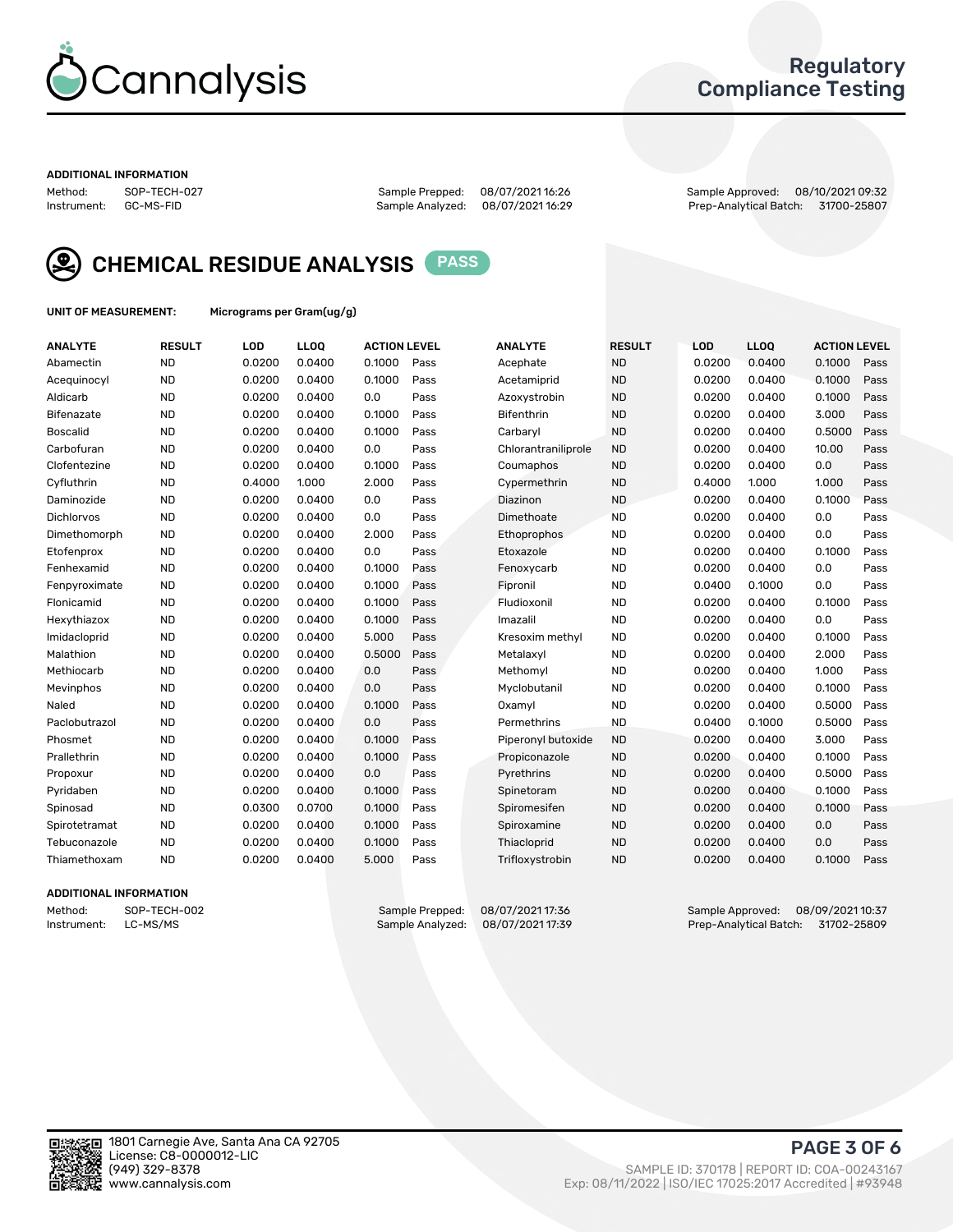

# CHEMICAL RESIDUE GC ANALYSIS PASS

| UNIT OF MEASUREMENT: | Micrograr |
|----------------------|-----------|
|                      |           |

ns per Gram(ug/g)

| <b>ANALYTE</b>         | <b>RESULT</b> | LOD    | <b>LLOO</b> | <b>ACTION LEVEL</b> |                  | <b>ANALYTE</b>   | <b>RESULT</b> | LOD              | <b>LLOO</b>            | <b>ACTION LEVEL</b> |      |
|------------------------|---------------|--------|-------------|---------------------|------------------|------------------|---------------|------------------|------------------------|---------------------|------|
| Captan                 | <b>ND</b>     | 0.1000 | 0.2000      | 0.7000              | Pass             | Chlordane        | <b>ND</b>     | 0.0109           | 0.0136                 | 0.0                 | Pass |
| Methyl parathion       | <b>ND</b>     | 0.0400 | 0.1000      | 0.0                 | Pass             | <b>PCNB</b>      | <b>ND</b>     | 0.0200           | 0.0400                 | 0.1000              | Pass |
| Chlorfenapyr           | <b>ND</b>     | 0.0800 | 0.1000      | 0.0                 | Pass             | Chlorpyrifos     | <b>ND</b>     | 0.0800           | 0.1000                 | 0.0                 | Pass |
|                        |               |        |             |                     |                  |                  |               |                  |                        |                     |      |
| ADDITIONAL INFORMATION |               |        |             |                     |                  |                  |               |                  |                        |                     |      |
| Method:                | SOP-TECH-010  |        |             |                     | Sample Prepped:  | 08/07/2021 17:35 |               | Sample Approved: |                        | 08/09/202116:09     |      |
| Instrument:            | GC-MS/MS      |        |             |                     | Sample Analyzed: | 08/07/202117:40  |               |                  | Prep-Analytical Batch: | 31703-25810         |      |
|                        |               |        |             |                     |                  |                  |               |                  |                        |                     |      |

## RESIDUAL SOLVENT ANALYSIS PASS

UNIT OF MEASUREMENT: Micrograms per Gram(ug/g)

| <b>ANALYTE</b>       | <b>RESULT</b> | <b>LOD</b> | <b>LLOO</b> | <b>ACTION LEVEL</b> |      | <b>ANALYTE</b>           | <b>RESULT</b> | <b>LOD</b> | <b>LLOO</b> | <b>ACTION LEVEL</b> |      |
|----------------------|---------------|------------|-------------|---------------------|------|--------------------------|---------------|------------|-------------|---------------------|------|
| Acetone              | <b>ND</b>     | 50.00      | 100.0       | 5000                | Pass | Acetonitrile             | <b>ND</b>     | 50.00      | 100.0       | 410.0               | Pass |
| Benzene              | <b>ND</b>     | 0.5000     | 1.000       | 1.000               | Pass | <b>Butane</b>            | <b>ND</b>     | 50.00      | 100.0       | 5000                | Pass |
| Chloroform           | <b>ND</b>     | 0.5000     | 1.000       | 1.000               | Pass | Ethanol                  | <b>ND</b>     | 50.00      | 100.0       | 5000                | Pass |
| <b>Ethyl Acetate</b> | <b>ND</b>     | 50.00      | 100.0       | 5000                | Pass | <b>Ethyl Ether</b>       | <b>ND</b>     | 50.00      | 100.0       | 5000                | Pass |
| Ethylene oxide       | <b>ND</b>     | 0.5000     | 1.000       | 1.000               | Pass | Heptane                  | <b>ND</b>     | 50.00      | 100.0       | 5000                | Pass |
| Hexane               | <b>ND</b>     | 50.00      | 100.0       | 290.0               | Pass | <b>Isopropyl Alcohol</b> | <b>ND</b>     | 50.00      | 100.0       | 5000                | Pass |
| Methanol             | <b>ND</b>     | 50.00      | 100.0       | 3000                | Pass | Methylene chloride       | <b>ND</b>     | 0.5000     | 1.000       | 1.000               | Pass |
| Pentane              | <b>ND</b>     | 50.00      | 100.0       | 5000                | Pass | Propane                  | <b>ND</b>     | 50.00      | 200.0       | 5000                | Pass |
| Toluene              | <b>ND</b>     | 50.00      | 100.0       | 890.0               | Pass | Xvlenes                  | <b>ND</b>     | 50.08      | 100.0       | 2170                | Pass |
| Trichloroethylene    | <b>ND</b>     | 0.5000     | 1.000       | 1.000               | Pass | 1.2-Dichloroethane       | <b>ND</b>     | 0.5000     | 1.000       | 1.000               | Pass |

#### ADDITIONAL INFORMATION

Method: SOP-TECH-021 Sample Prepped: 08/07/2021 16:28 Sample Approved: 08/09/2021 15:56<br>Instrument: HS-GC-MS/FID Sample Analyzed: 08/07/2021 16:28 Prep-Analytical Batch: 31699-25806 Prep-Analytical Batch: 31699-25806



UNIT OF MEASUREMENT: Cycle Threshold (Ct)

| <b>ANALYTE</b>                        | <b>RESULT</b>          | LOD   | <b>LLOO</b> |                 | <b>ACTION LEVEL</b> | <b>ANALYTE</b> | <b>RESULT</b> | LOD              | LL <sub>00</sub> |     | <b>ACTION LEVEL</b> |
|---------------------------------------|------------------------|-------|-------------|-----------------|---------------------|----------------|---------------|------------------|------------------|-----|---------------------|
| A.fumigatus                           | <b>ND</b>              | 33.00 | 0.0         | 0.0             | Pass                | A. flavus      | <b>ND</b>     | 33.00            | 0.0              | 0.0 | Pass                |
| A. niger                              | <b>ND</b>              | 33.00 | 0.0         | 0.0             | Pass                | A. terreus     | <b>ND</b>     | 33.00            | 0.0              | 0.0 | Pass                |
| <b>STEC</b>                           | <b>ND</b>              | 33.00 | 0.0         | 0.0             | Pass                | Salmonella spp | <b>ND</b>     | 33.00            | 0.0              | 0.0 | Pass                |
|                                       | ADDITIONAL INFORMATION |       |             |                 |                     |                |               |                  |                  |     |                     |
| SOP-TECH-016, SOP-TECH-022<br>Method: |                        |       |             | Sample Prepped: | 08/09/2021 07:35    |                |               | Sample Approved: | 08/11/2021 12:55 |     |                     |

Instrument: qPCR CONSERVITED Sample Analyzed: 08/09/2021 07:47 Prep-Analytical Batch: 31694-25812

PAGE 4 OF 6

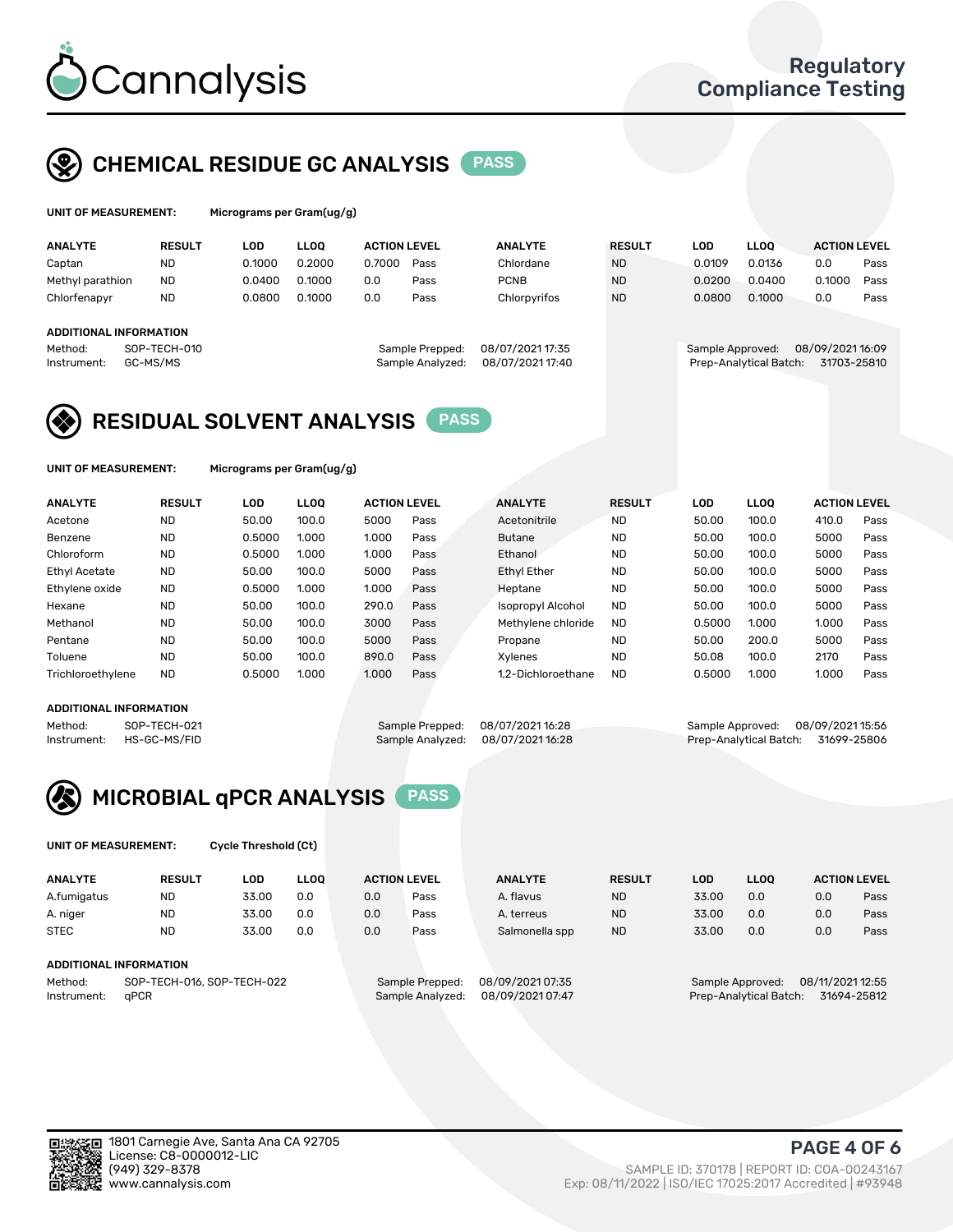



| UNIT OF MEASUREMENT:                                    |                                                                                                                                                                         | Micrograms per Gram(ug/g)      |                |                                      |      |                  |                        |                                 |                |                     |
|---------------------------------------------------------|-------------------------------------------------------------------------------------------------------------------------------------------------------------------------|--------------------------------|----------------|--------------------------------------|------|------------------|------------------------|---------------------------------|----------------|---------------------|
| <b>ANALYTE</b>                                          | <b>RESULT</b>                                                                                                                                                           | <b>LOD</b>                     | <b>LLOQ</b>    | <b>ACTION LEVEL</b>                  |      | <b>ANALYTE</b>   | <b>RESULT</b>          | <b>LOD</b>                      | <b>LLOQ</b>    | <b>ACTION LEVEL</b> |
| Arsenic                                                 | <b>ND</b>                                                                                                                                                               | 0.0120                         | 0.1000         | 0.2000                               | Pass | Cadmium          | <b>ND</b>              | 0.0072                          | 0.0500         | 0.2000<br>Pass      |
| Lead                                                    | <lloo< td=""><td>0.0068</td><td>0.0500</td><td>0.5000</td><td>Pass</td><td>Mercury</td><td><b>ND</b></td><td>0.0060</td><td>0.0500</td><td>0.1000<br/>Pass</td></lloo<> | 0.0068                         | 0.0500         | 0.5000                               | Pass | Mercury          | <b>ND</b>              | 0.0060                          | 0.0500         | 0.1000<br>Pass      |
| <b>ADDITIONAL INFORMATION</b><br>Method:<br>Instrument: | SOP-TECH-013<br>ICP-MS                                                                                                                                                  |                                |                | 08/09/2021 10:34<br>08/09/2021 13:03 |      | Sample Approved: | Prep-Analytical Batch: | 08/09/2021 16:40<br>31706-25817 |                |                     |
|                                                         |                                                                                                                                                                         | <b>MYCOTOXINS ANALYSIS</b>     |                | <b>PASS</b>                          |      |                  |                        |                                 |                |                     |
| UNIT OF MEASUREMENT:                                    |                                                                                                                                                                         | Micrograms per Kilogram(ug/kg) |                |                                      |      |                  |                        |                                 |                |                     |
| AMALVTE                                                 | <b>DECLUT</b>                                                                                                                                                           | $\overline{a}$                 | $\overline{1}$ | A OTION LEVEL                        |      | ANAI VTE         | 656111 T               | $\sqrt{2}$                      | $\overline{1}$ | A ATIAN LEVEL       |

| <b>ANALYTE</b>          |                        | <b>RESULT</b> | ∟OD   | LLOO  | <b>ACTION LEVEL</b> | <b>ANALYTE</b>   | <b>RESULT</b> | LOD              | LLOO  | <b>ACTION LEVEL</b> |      |
|-------------------------|------------------------|---------------|-------|-------|---------------------|------------------|---------------|------------------|-------|---------------------|------|
| Aflatoxin B1            |                        | <b>ND</b>     | 1.000 | 2.000 | N/A                 | Aflatoxin B2     | <b>ND</b>     | 2.000            | 5.000 |                     | N/A  |
| Aflatoxin G1            |                        | <b>ND</b>     | 2.000 | 5.000 | N/A                 | Aflatoxin G2     | ND            | 2.000            | 5.000 |                     | N/A  |
| <b>Total Aflatoxins</b> |                        | ND            | 10.00 | 14.00 | 20.00<br>Pass       | Ochratoxin A     | ND            | 1.000            | 2.000 | 20.00               | Pass |
|                         |                        |               |       |       |                     |                  |               |                  |       |                     |      |
|                         | ADDITIONAL INFORMATION |               |       |       |                     |                  |               |                  |       |                     |      |
| Method:                 |                        | SOP-TECH-020  |       |       | Sample Prepped:     | 08/07/2021 17:36 |               | Sample Approved: |       | 08/09/2021 09:14    |      |

Instrument: LC-MS/MS Sample Analyzed: 08/07/2021 17:39 Prep-Analytical Batch: 31701-25808

# FILTH & FOREIGN MATERIAL ANALYSIS PASS

UNIT OF MEASUREMENT: Filth and Foreign Matter (%, #/3g)

| <b>ANALYTE</b>                                              | <b>RESULT</b> | LOD | <b>LLOO</b> | <b>ACTION LEVEL</b>                 |      | <b>ANALYTE</b>                       | <b>RESULT</b> | LOD                                                                        | <b>LLOO</b> | <b>ACTION LEVEL</b> |      |
|-------------------------------------------------------------|---------------|-----|-------------|-------------------------------------|------|--------------------------------------|---------------|----------------------------------------------------------------------------|-------------|---------------------|------|
| IF RH ME                                                    | <b>ND</b>     | 0.0 | 0.0         | 1.000                               | Pass | <b>IFM</b>                           | <b>ND</b>     | 0.0                                                                        | 0.0         | 25.00               | Pass |
| Mold                                                        | <b>ND</b>     | 0.0 | 0.0         | 25.00                               | Pass | <b>SSCD</b>                          | <b>ND</b>     | 0.0                                                                        | 0.0         | 25.00               | Pass |
| <b>ADDITIONAL INFORMATION</b>                               |               |     |             |                                     |      |                                      |               |                                                                            |             |                     |      |
| Method:<br>SOP-TECH-009<br>Instrument:<br>Visual Inspection |               |     |             | Sample Prepped:<br>Sample Analyzed: |      | 08/10/2021 03:34<br>08/10/2021 03:35 |               | 08/10/2021 06:31<br>Sample Approved:<br>Prep-Analytical Batch: 31725-25828 |             |                     |      |